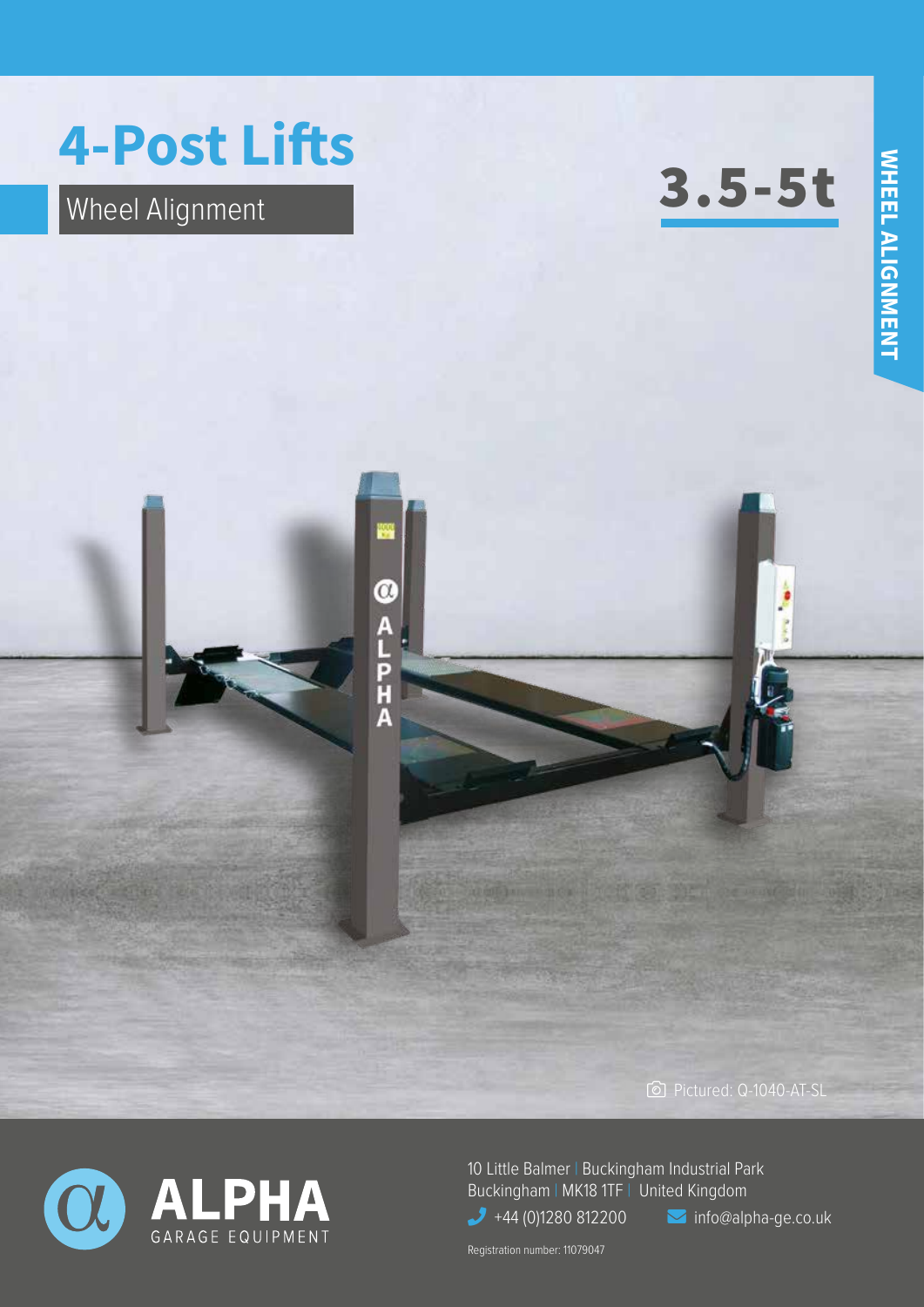- Low voltage (24V) dead man's controls;
- Electrically operated locking mechanism;
- Automatic safety device in case of cable slack or sudden loss of hydraulic pressure;
- Adjustable platform to suit different vehicles;
- Recessed or surface mounted installation;
- Drive on reverse off or drive through configuration;
- Also available in single phase;
- Front recesses suitable for radius plates;
- Manual locking rear slip plates for camber adjustment (pneumatic locking plates on the Q-1050-AL-PN model);
- Built-in lifting tables on the Q-1050-AL-AUX model.